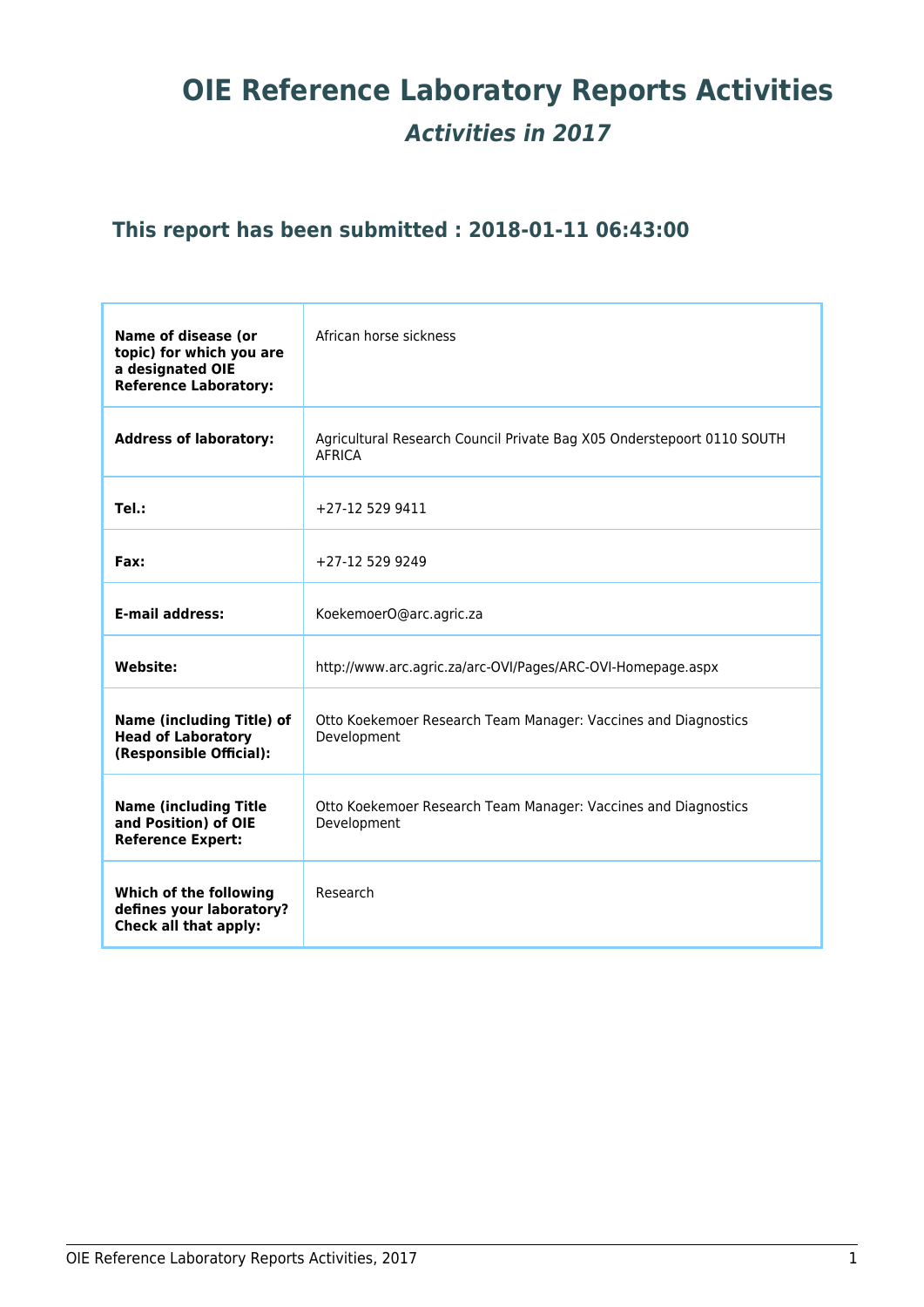## *ToR 1: To use, promote and disseminate diagnostic methods validated according to OIE Standards*

1. Did your laboratory perform diagnostic tests for the specified disease/topic for purposes such as disease diagnosis, screening of animals for export, surveillance, etc.? (Not for quality control, proficiency testing or staff training)

Yes

| Diagnostic Test           | Indicated in OIE Manual<br>(Yes/No) | Total number of test performed last year |                 |
|---------------------------|-------------------------------------|------------------------------------------|-----------------|
| Indirect diagnostic tests |                                     | Nationally                               | Internationally |
| i-ELISA                   | yes                                 | 962                                      | 803             |
| VNT for serotyping        | yes                                 | 24                                       | 0               |
| Direct diagnostic tests   |                                     | Nationally                               | Internationally |
| Virus isolation           | yes                                 | 73                                       | 4               |
| hemi-nestedRT-PCR         | no, in-house                        | 289                                      | 14              |

*ToR 2: To develop reference material in accordance with OIE requirements, and implement and promote the application of OIE Standards. To store and distribute to national laboratories biological reference products and any other reagents used in the diagnosis and control of the designated pathogens or disease.*

2. Did your laboratory produce or supply imported standard reference reagents officially recognised by the OIE?

No

3. Did your laboratory supply standard reference reagents (non OIE-approved) and/or other diagnostic reagents to OIE Member Countries?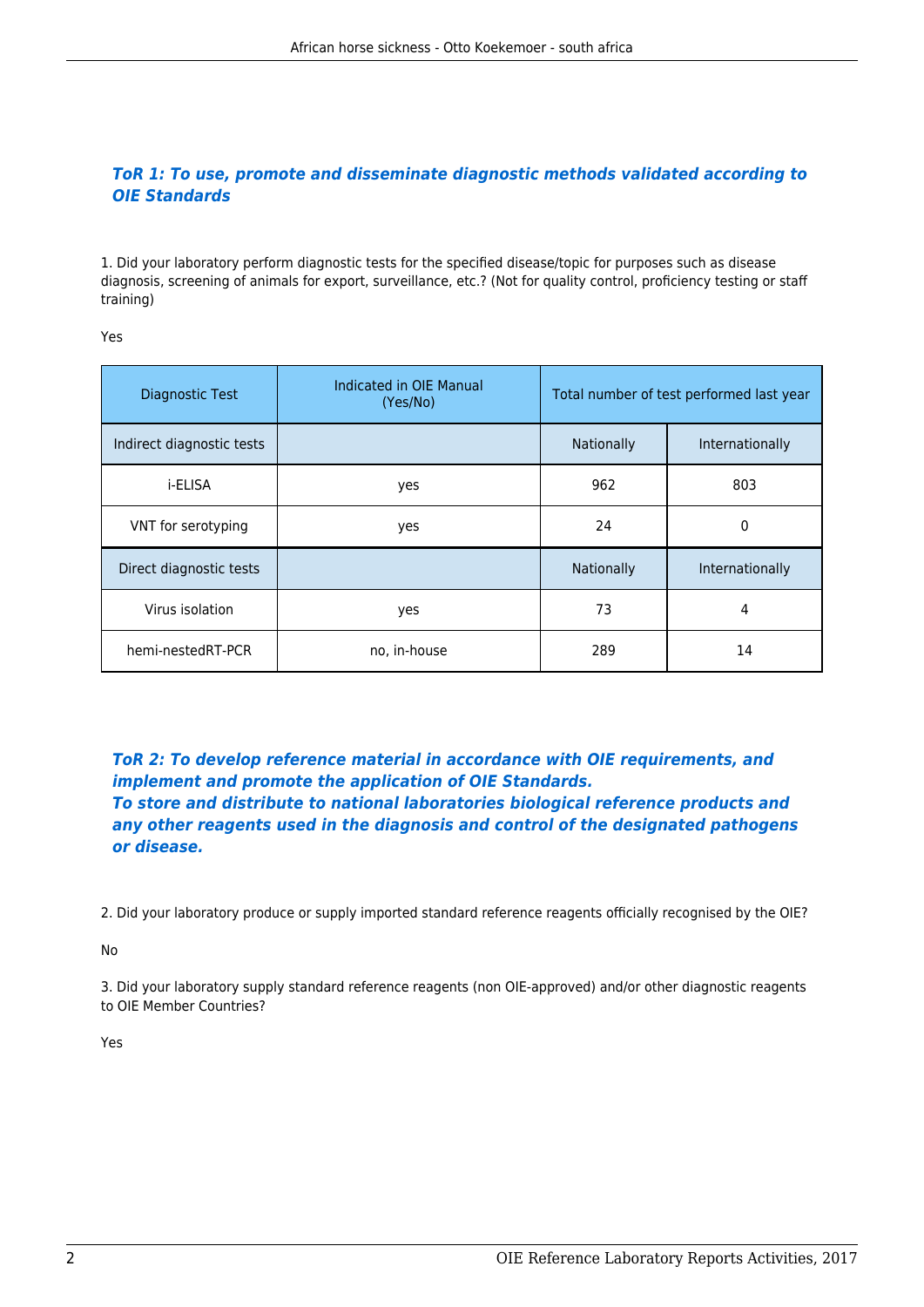| Type of<br>reagent<br>available     | Related<br>diagnostic<br>test | Produced/<br>provide | Amount<br>supplied<br>nationally<br>(ml, mg) | Amount supplied<br>internationally<br>(ml, mg) | No. of<br>recipient<br>OIE.<br>Member<br>Countries | Region of<br>recipients                                                                                          |
|-------------------------------------|-------------------------------|----------------------|----------------------------------------------|------------------------------------------------|----------------------------------------------------|------------------------------------------------------------------------------------------------------------------|
| <b>AHSV</b><br>reference<br>strains | AHSV real-<br>time PCR        | provided             |                                              | 9x 1ml freeze-<br>dried                        | 1                                                  | $\boxtimes$ Africa<br>$\Box$ Americas<br>$\Box$ Asia and<br>Pacific<br>$\square$ Europe<br>$\Box$ Middle<br>East |

4. Did your laboratory produce vaccines?

No

5. Did your laboratory supply vaccines to OIE Member Countries?

No

## *ToR 3: To develop, standardise and validate, according to OIE Standards, new procedures for diagnosis and control of the designated pathogens or diseases*

6. Did your laboratory develop new diagnostic methods validated according to OIE Standards for the designated pathogen or disease?

No

7. Did your laboratory develop new vaccines according to OIE Standards for the designated pathogen or disease?

No

## *ToR 4: To provide diagnostic testing facilities, and, where appropriate, scientific and technical advice on disease control measures to OIE Member Countries*

8. Did your laboratory carry out diagnostic testing for other OIE Member Countries?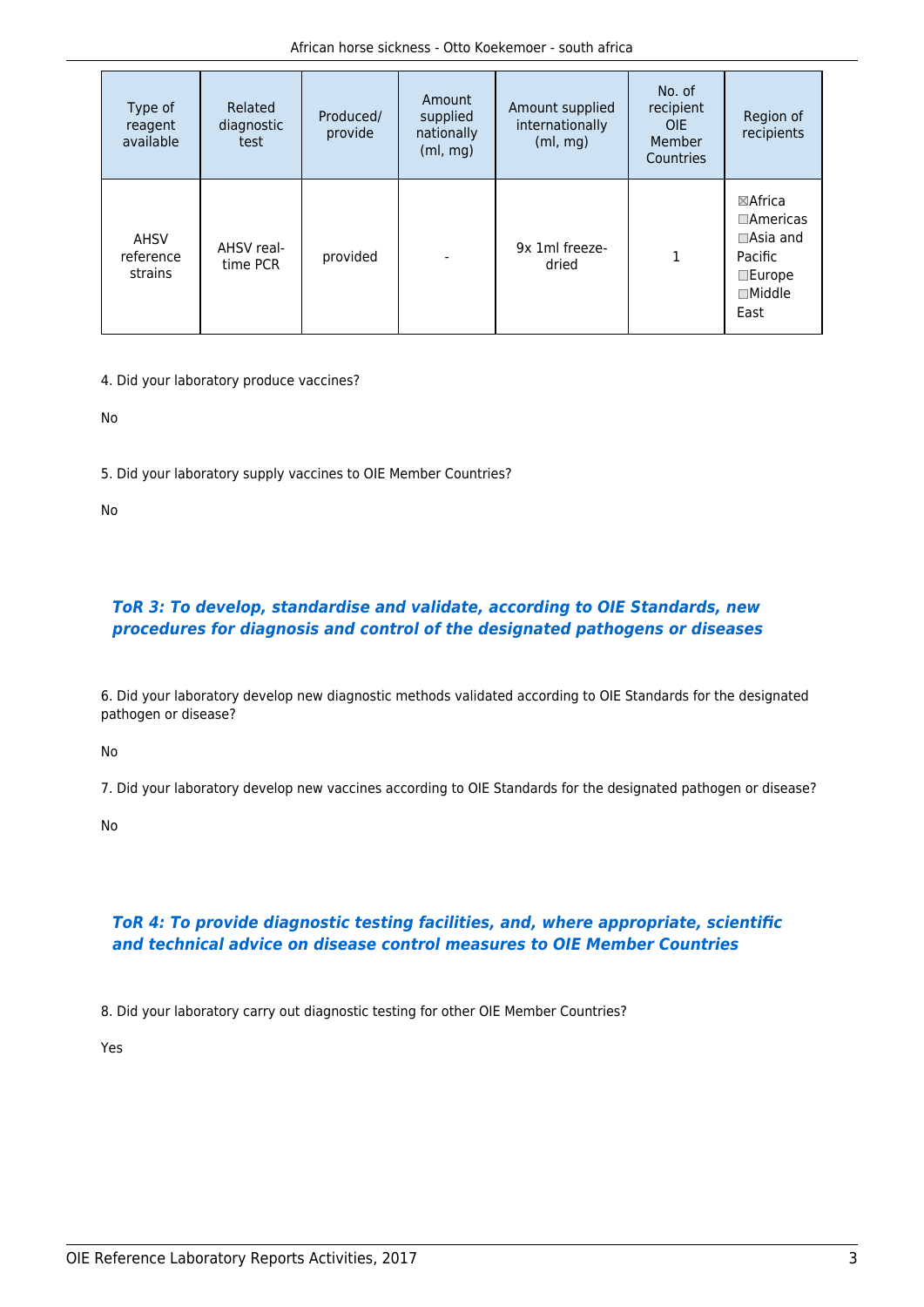| Name of OIE Member Country<br>seeking assistance | Date (month)       | No. samples received<br>for provision of<br>diagnostic support | No. samples received<br>for provision of<br>confirmatory diagnoses |
|--------------------------------------------------|--------------------|----------------------------------------------------------------|--------------------------------------------------------------------|
| <b>NAMIBIA</b>                                   | April - July       | 2                                                              |                                                                    |
| MOZAMBIQUE                                       | April              | 1                                                              |                                                                    |
| <b>ZIMBABWE</b>                                  | March - July       | 8                                                              |                                                                    |
| <b>BOTSWANA</b>                                  | September          | 1                                                              |                                                                    |
| <b>KENYA</b>                                     | August             | 1                                                              |                                                                    |
| <b>MALAWI</b>                                    | June               | 2                                                              |                                                                    |
| SWAZILAND                                        | July               | 1                                                              |                                                                    |
| <b>MAURITIUS</b>                                 | January - November | 802                                                            |                                                                    |

9. Did your laboratory provide expert advice in technical consultancies on the request of an OIE Member Country?

No

## *ToR 5: To carry out and/or coordinate scientific and technical studies in collaboration with other laboratories, centres or organisations*

10. Did your laboratory participate in international scientific studies in collaboration with OIE Member Countries other than the own?

| Title of the study                                                                                                                | <b>Duration</b> | Purpose of the study                                                                                                                                                                                              | Partners<br>(Institutions)                                                            | OIE Member<br>Countries involved<br>other than your<br>country     |
|-----------------------------------------------------------------------------------------------------------------------------------|-----------------|-------------------------------------------------------------------------------------------------------------------------------------------------------------------------------------------------------------------|---------------------------------------------------------------------------------------|--------------------------------------------------------------------|
| Evaluation on the<br>availability and<br>efficacy of<br>available African<br>Horse sickness<br>vaccines and<br>vaccine candidates | 2015 - 17       | Evaluation on the<br>availability and efficacy of<br>AHS vaccines and vaccine<br>candidates; - Estimation<br>of the impact of a new<br>AHS DIVA vaccine on the<br>equine sector - a rapid<br>economic assessment. | ARC-OVR:<br>Deltamune, RSA:<br>CVI Wageningen;<br>ANSES-Alfort:<br>Pirbright; VISAVET | <b>FRANCE</b><br><b>SPAIN</b><br>THE NETHERLANDS<br>UNITED KINGDOM |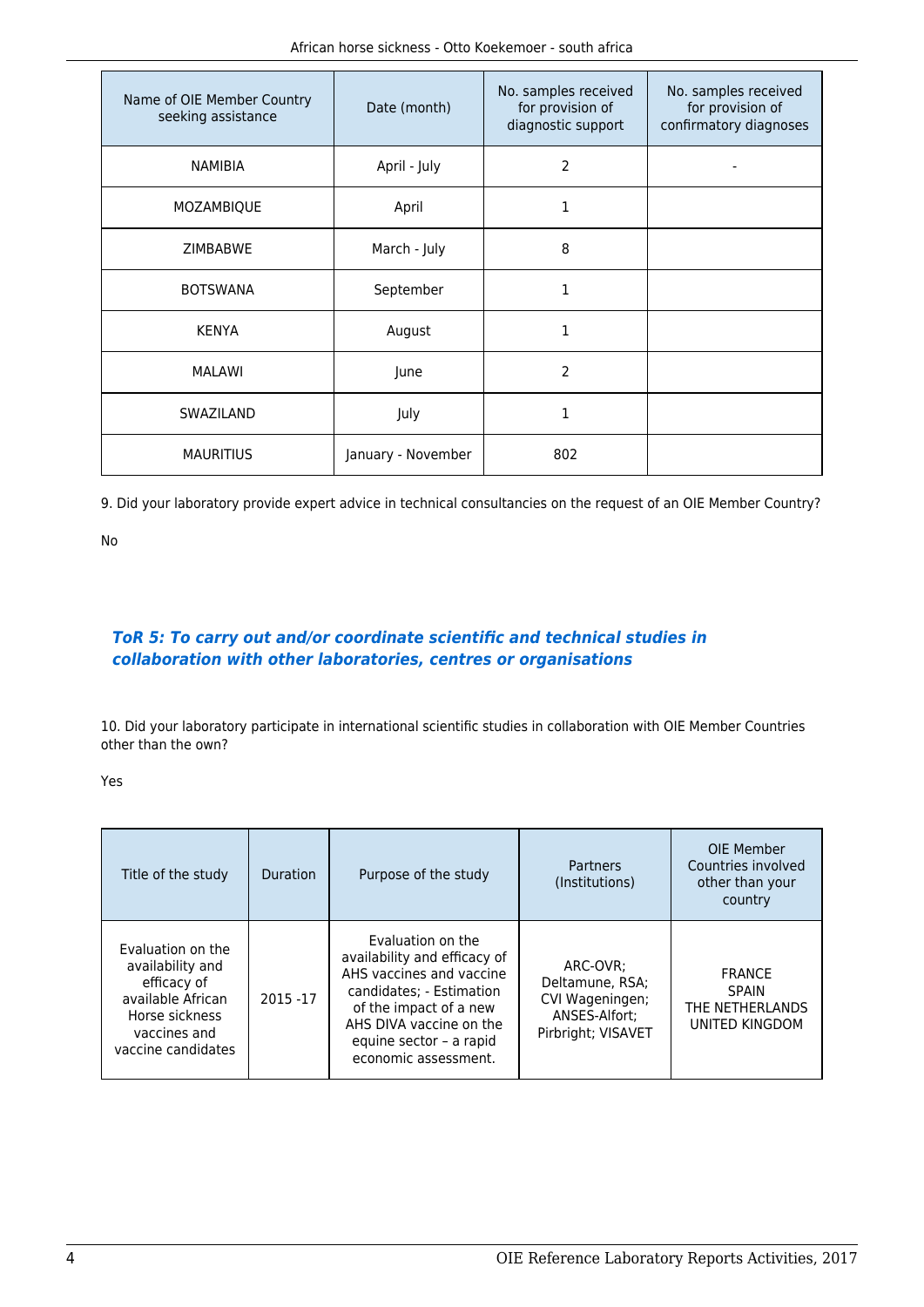#### *ToR 6: To collect, process, analyse, publish and disseminate epizootiological data relevant to the designated pathogens or diseases*

11. Did your Laboratory collect epizootiological data relevant to international disease control?

Yes

12. Did your laboratory disseminate epizootiological data that had been processed and analysed?

No

#### **13. What method of dissemination of information is most often used by your laboratory? (Indicate in the appropriate box the number by category)**

a) Articles published in peer-reviewed journals: 7

Bakhoum, M.T., Labuschagne, K., Huber, K., Fall, M., Mathiue, B., Venter, G., Gardè, L., Baldet, T., Bouyer, J., Fall, A.G., Gimonneau, G. & Garros, C. 2017. Phylogenetic relationships and molecular delimitation of Culicoides Latreille (Diptera: Ceratopogonidae) species in the Afrotropical region: interest for the subgenus Avaritia, Systematic Entomology (early view), DOI: 10.1111/syen.12279

Becker, E., Venter, G.J., Greyling, T., Molini, U. & van Hamburg, H. 2017. Evidence of African horse sickness virus infection of Equus zebra hartmannae in the south-western Khomas Region, Namibia. Transboundary and Emerging Diseases, 00, 1–3. doi 10.1111/tbed.12651.

Carpenter, S., Mellor, P.S., Fall, A.G., Garros, C. & Venter, G.J. 2017. African Horse Sickness Virus: History, transmission, and current status. Annual Review of Entomology, 62, 343–358. doi: 10.1146/annurevento-031616-035010

González, M.A., Alarcón-Elbal, P.M., Venter, G.J. & López, S. 2017. Flight and swarming behaviour of Culicoides species (Diptera: Ceratopogonidae) on a livestock farm in Northern Spain. Veterinaria Italiana, 53(2), 157-166. doi: 10.12834/VetIt.371.1663.4

Page, P., Ganswindt, A., Schoeman, J., Venter, G. & Guthrie, A. 2017. The effect of alphacypermethrin-treated mesh protection against African horse sickness virus vectors on jet stall microclimate, clinical variables and faecal glucocorticoid metabolites of horses. BioMed Central Veterinary Research, 13, 283. doi 10.1186/s12917-017-1198-x

Mathebula E.M., Faber F.E., Van Wyngaardt W., Van Schalkwyk A., Pretorius A., Fehrsen J. 2017. B-cell epitopes of African horse sickness virus serotype 4 recognised by immune horse sera. Onderstepoort J Vet Res. Feb 24;84(1):e1-e12. doi:10.4102/ojvr.v84i1.1313.

Vermaak E., Maree F.F., Theron J. 2017. The Culicoides sonorensis inhibitor of apoptosis 1 protein protects mammalian cells from apoptosis induced by infection with African horse sickness virus and bluetongue virus. Virus Res. Mar 15;232:152-161. doi: 10.1016/j.virusres.03.004.

b) International conferences: 2

De Beer, C.J., Boikanyo, S.N.B. & Venter, G.J. 2017. Determination of the efficiency of light-emitting diode suction traps for the collection of Culicoides imicola (Diptera: Ceratopogonidae) in South Africa. In: New Technology conquering old vector, Book of Abstracts of the 7th International Congress for Vector Ecology (SOVE). (ed. by M.A. Miranda Chueca and B. Alten). 1-6 October 2017. Palma, Spain, p 192.

Venter, G.J., Boikanyo, S.N.B. & de Beer, C.J. 2017. Flight behavior of Culicoides imicola at controlled temperatures and humidity conditions. In: New Technology conquering old vectors, Book of Abstracts of the 7th International Congress for Vector Ecology (SOVE). (ed. by M.A. Miranda Chueca and B. Alten). 1-6 October 2017. Palma, Spain, p 135.

#### c) National conferences: 7

Grewar, J.D., Weyer, C.T., Venter, G., Van Helden, L.S., Burger, P., Russouw, E., Guthrie, A.J., Labuschagne, K., Bührmann, G., Parker, B. & Thompson, P.N. 2017. A field investigation of the African horse sickness outbreak in the controlled area of South Africa in 2016. 9th Veterinary, Paraveterinary & SAVEPM Congress, 24-27 July 2017, Birchwood Hotel & OR Tambo Conference Centre, Kempton Park, South Africa, p 344.

Labuschagne, K. 2017. The distribution of African horse sickness vectors in the protection and surveillance zones of the western Cape Province, South Africa. 9th Veterinary, Paraveterinary & SAVEPM congress, 24-27 July 2017,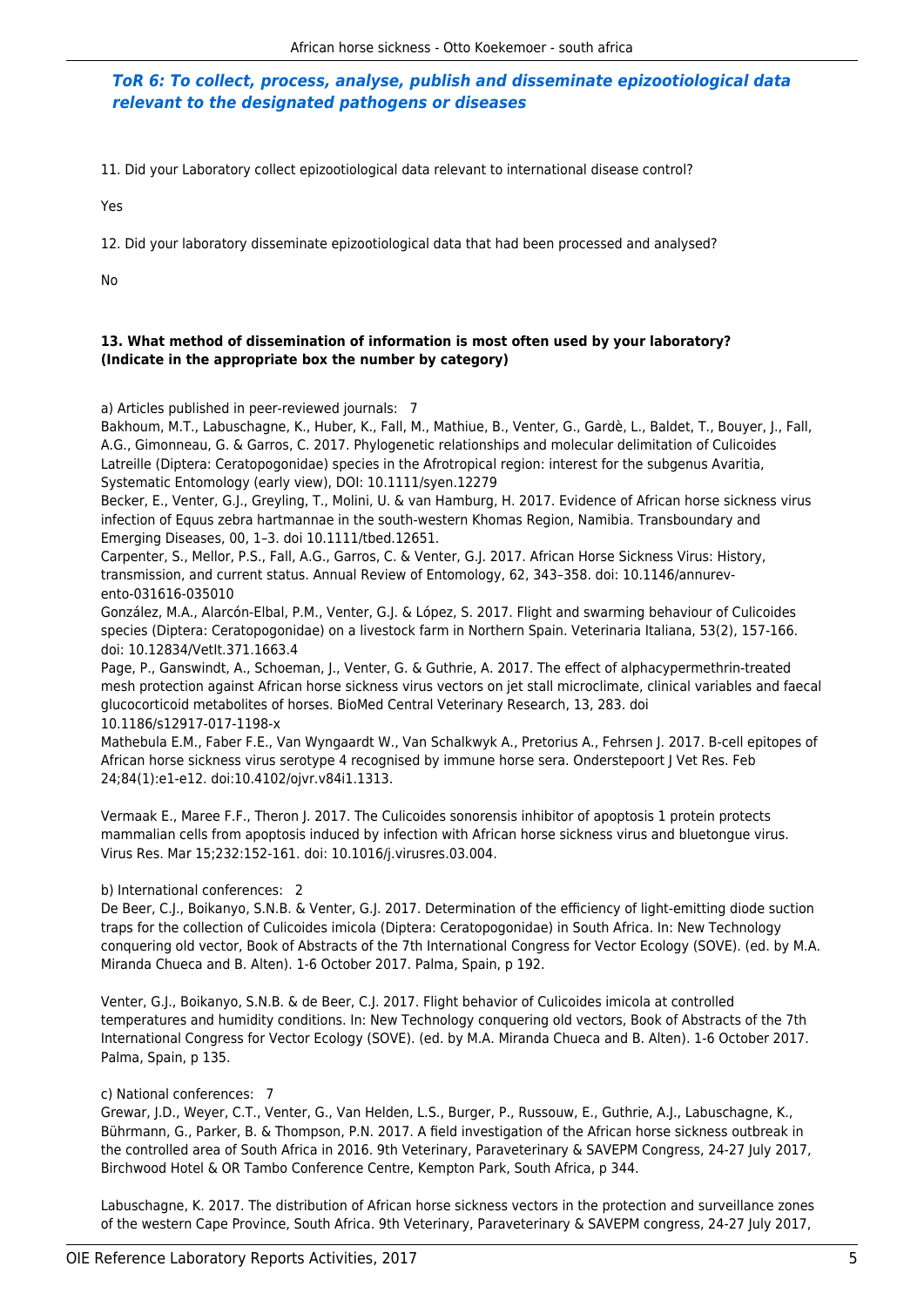Birchwood Hotel & OR Tambo Conference Centre.

Labuschagne, K. 2017. Evaluation of African horse sickness cases to Culicoides numbers and climatic variables. 9th Veterinary, Paraveterinary & SAVEPM congress, 24-27 July 2017, Birchwood Hotel & OR Tambo Conference Centre.

Labuschagne, K. 2017. Geometric morphometrics on the Culicoides imicola group in South Africa. Combined Congress of the Entomological and Zoological Societies of Southern Africa. 3-7 July 2017. CSIR, Pretoria, South Africa, p 356

Labuschagne, K., Scholtz, C.H. & Debeila, T. 2017. Three techniques confirming separate species status within the Culicoides brucei species group. 9TH Veterinary, Paraveterinary & SAVEPM congress, 24-27 July 2017, Birchwood Hotel & OR Tambo Conference Centre

Liebenberg, D., Piketh, S., Labuschagne, K., Venter, G. & Greyling, T. 2017. Culicoides species composition along an African horse sickness gradient in Namibia. In: Abstracts of the 2017 Combined Congress of the Entomological and Zoological Societies of Southern Africa. 3-7 July 2017. CSIR, Pretoria, South Africa, p 360.

Riddin, M.A., Venter, G.J. & Villet, M.H. 2017. Clinical expression of African horse sickness in South African horses. 9th Veterinary, Paraveterinary & SAVEPM Congress, 24-27 July 2017, Birchwood Hotel & OR Tambo Conference Centre, Kempton Park, South Africa, p 342.

d) Other: (Provide website address or link to appropriate information) 0

#### *ToR 7: To provide scientific and technical training for personnel from OIE Member Countries To recommend the prescribed and alternative tests or vaccines as OIE Standards*

14. Did your laboratory provide scientific and technical training to laboratory personnel from other OIE Member Countries?

No

## *ToR 8: To maintain a system of quality assurance, biosafety and biosecurity relevant for the pathogen and the disease concerned*

15. Does your laboratory have a Quality Management System certified according to an International Standard?

Yes

| Quality management system adopted | Certificate scan (PDF, JPG, PNG format) |
|-----------------------------------|-----------------------------------------|
| ISO 17025                         | SANAS V0001 ISO17025.pdf                |

16. Is your laboratory accredited by an international accreditation body?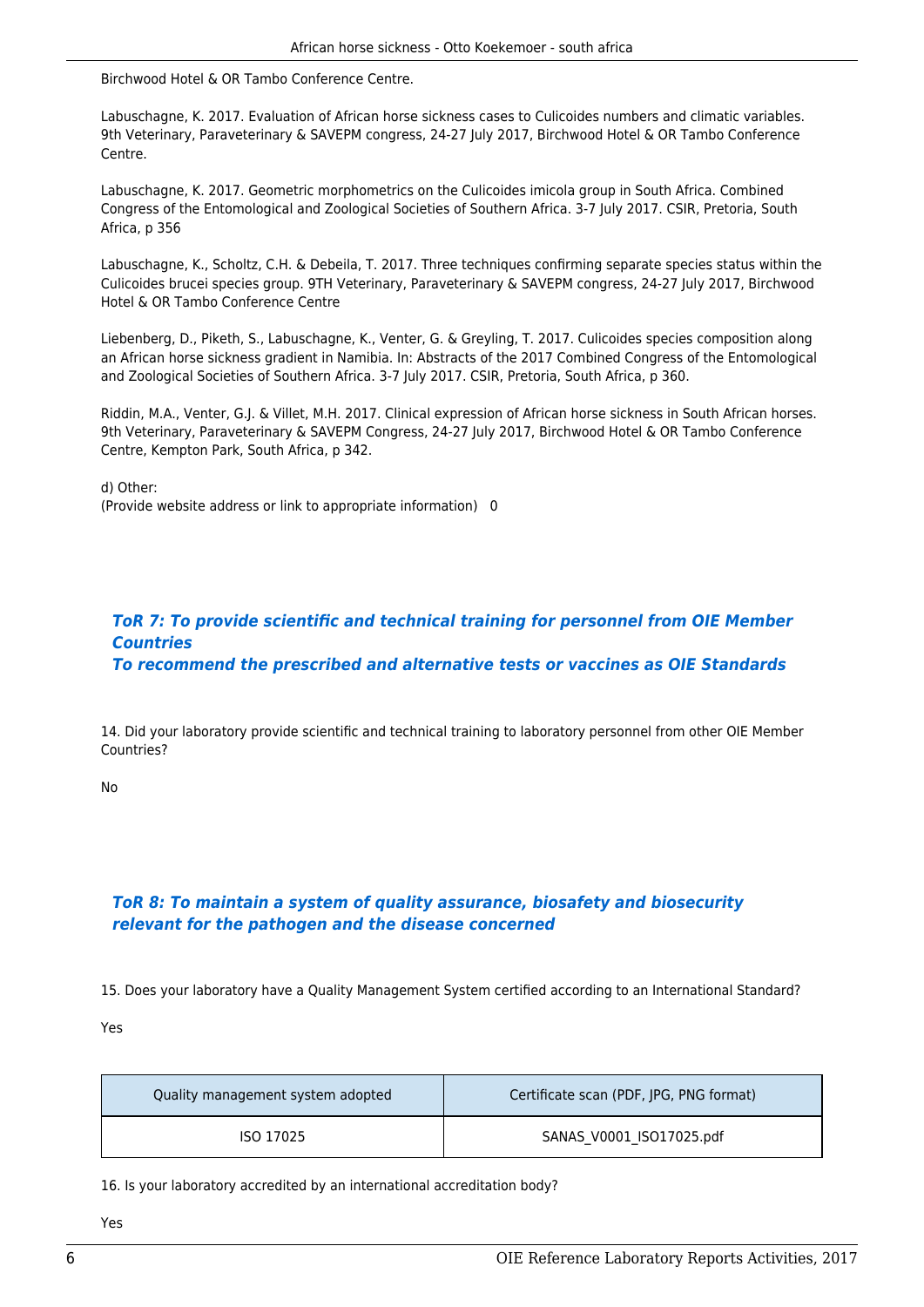| Test for which your laboratory is accredited | Accreditation body                         |
|----------------------------------------------|--------------------------------------------|
| Indirect ELISA                               | SANAS                                      |
| Hemi-nested RT-PCR                           | <b>SANAS</b>                               |
| Virus isolation                              | Dept of Agriculture Fisheries and Forestry |

17. Does your laboratory maintain a "biorisk management system" for the pathogen and the disease concerned?

Yes

(See Manual of Diagnostic Tests and Vaccines for Terrestrial Animals, Chapter 1.1.4)

## *ToR 9: To organise and participate in scientific meetings on behalf of the OIE*

18. Did your laboratory organise scientific meetings on behalf of the OIE?

No

19. Did your laboratory participate in scientific meetings on behalf of the OIE?

No

## *ToR 10: To establish and maintain a network with other OIE Reference Laboratories designated for the same pathogen or disease and organise regular inter-laboratory proficiency testing to ensure comparability of results*

20. Did your laboratory exchange information with other OIE Reference Laboratories designated for the same pathogen or disease?

Yes

21. Was your laboratory involved in maintaining a network with OIE Reference Laboratories designated for the same pathogen or disease by organising or participating in proficiency tests?

| Purpose of the proficiency<br>tests: $1$            | Role of your Reference<br>Laboratory (organiser/<br>participant) | No. participants | Participating OIE Ref. Labs/<br>organising OIE Ref. Lab. |
|-----------------------------------------------------|------------------------------------------------------------------|------------------|----------------------------------------------------------|
| Validation of AHSV real-<br>time RT-PCR test method | Distribution of test panel                                       |                  | LCV Algete, Spain OVI, South<br>Africa                   |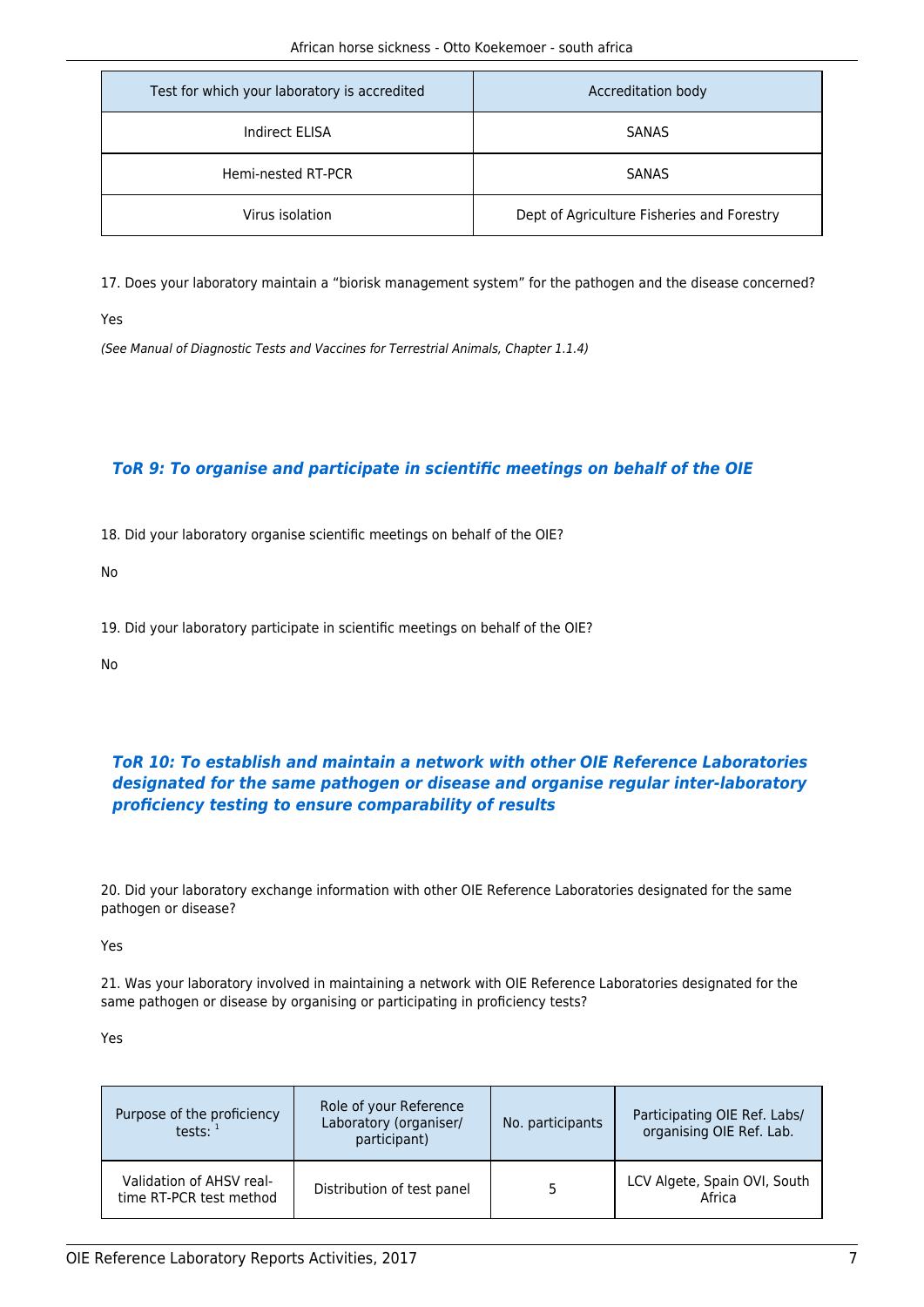$^{\rm 1}$  validation of a diagnostic protocol: specify the test; quality control of vaccines: specify the vaccine type, etc.

22. Did your laboratory collaborate with other OIE Reference Laboratories for the same disease on scientific research projects for the diagnosis or control of the pathogen of interest?

No

## *ToR 11: To organise inter-laboratory proficiency testing with laboratories other than OIE Reference Laboratories for the same pathogens and diseases to ensure equivalence of results*

23. Did your laboratory organise or participate in inter-laboratory proficiency tests with laboratories other than OIE Reference Laboratories for the same disease?

Yes

Note: See Interlaboratory test comparisons in: Laboratory Proficiency Testing at: <http://www.oie.int/en/our-scientific-expertise/reference-laboratories/proficiency-testing>see point 1.3

| Purpose for inter-laboratory test<br>comparisons <sup>1</sup> | No. participating<br>laboratories | Region(s) of participating OIE Member<br>Countries                                               |
|---------------------------------------------------------------|-----------------------------------|--------------------------------------------------------------------------------------------------|
| Virus isolation                                               | 2                                 | $\boxtimes$ Africa<br>$\Box$ Americas<br>□Asia and Pacific<br>$\square$ Europe<br>□Middle East   |
| <b>Indirect ELISA</b>                                         | 7                                 | $\boxtimes$ Africa<br>$\Box$ Americas<br>□Asia and Pacific<br>$\boxtimes$ Europe<br>□Middle East |
| RT-PCR                                                        | 4                                 | ⊠Africa<br>$\square$ Americas<br>□Asia and Pacific<br>⊠Europe<br>□Middle East                    |

#### *ToR 12: To place expert consultants at the disposal of the OIE*

24. Did your laboratory place expert consultants at the disposal of the OIE?